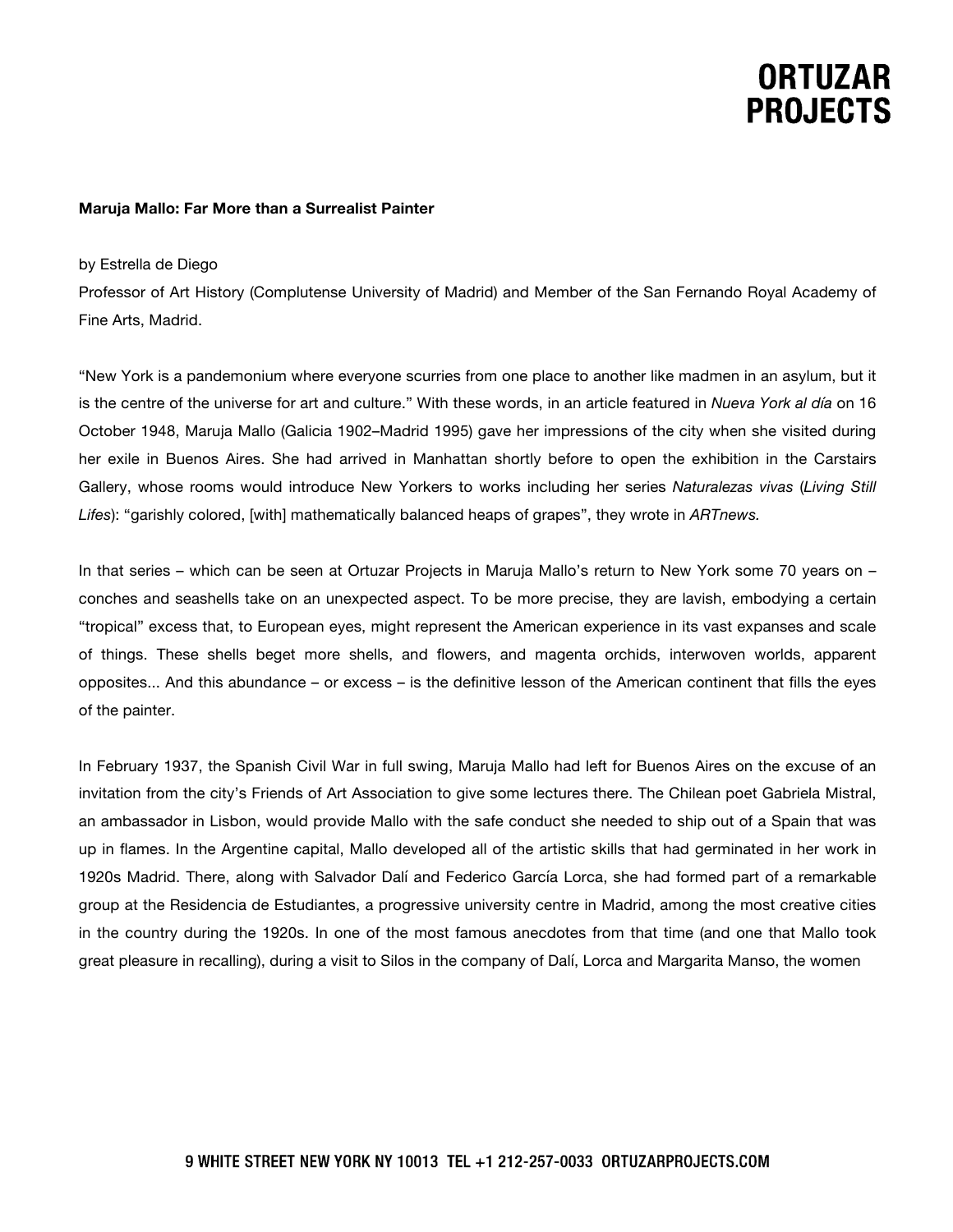# **ORTUZAR PROJECTS**

wore jackets for trousers in order to gain access to a monastery. "They accepted our entry to the holy precinct as promoters of the inverse transvestite".

She had held her first individual exhibition, mentored by the philosopher José Ortega y Gasset, in 1928 in the exhibition rooms of the prestigious journal *Revista de Occidente*. The works on display were a hymn to modern cities and their storefronts, their *verbenas* or street parties – a series of four paintings that were considered to be her first important work and that have a clear forerunner in the delicious painting *El Mago* (*The Magician*), also featured in this exhibition. In this group of paintings, Mallo condenses the essence of the popular and pagan, which intrigue her so – as she herself explains so well in her *El Surrealismo a través de mi obra* in 1983, for Mallo is a competent writer and, I would go so far as to say, art theorist. This is backed up by the abundance of notes she wrote and essays she published, some for the renowned journal *Sur*, edited by Jorge Luis Borges and Victoria Ocampo. "Amidst the art-science atmosphere the immense cardboard telescope appears, placing the planets and constellations within our reach [...]. People take 'mystology' and the saints as a pretext to have a collective good time. They do not feel any veneration for the Church whatsoever; rather, they engage in parodies of the celestial orders and demonic hierarchies [...] Free from superstition and the tyranny, they understand the things of man to be exclusively legitimate to man." Mallo writes with a superb precision fitting to a precise painting style that reveals itself in the meticulousness of the paintings themselves.

Shortly after her exhibition in *Revista de Occidente*, in 1932 Mallo displayed what are, perhaps, the most "surrealist" of her works – the series *Cloacas y campanarios* (*Drains and Bell Towers*)– at the Pierre Gallery in Paris. There she met Breton, who would buy some of her works, as evidenced when the writer's collection went up for auction. Those were years of great friendships – with the poet Alberti – and constructive reflections – in *Arquitecturas minerales* (*Mineral Architectures*) that reveal a Mallo obsessed with geometric concepts. At that point, the Uruguayan painter Joaquín Torres García decided to settle in Madrid, and around him there orbited a small, exquisite circle of constructive artists that included Maruja Mallo. Torres García recalls her in his memoirs: "Maruja Mallo is *personalísima*" – supremely personal.

The circle of Torres García – who, in contrast to the rest of the avant-garde, did not believe in cast-iron divisions between the figurative and non-figurative – had a colossal influence on Mallo's work, on her adoption of the golden ratio and tenacious study of mathematics. Her handwritten notes even reflect on Einstein and his theory of relativity. Mallo is unfailingly impeccable when rendering forms in space, an obsessive about preparatory sketches